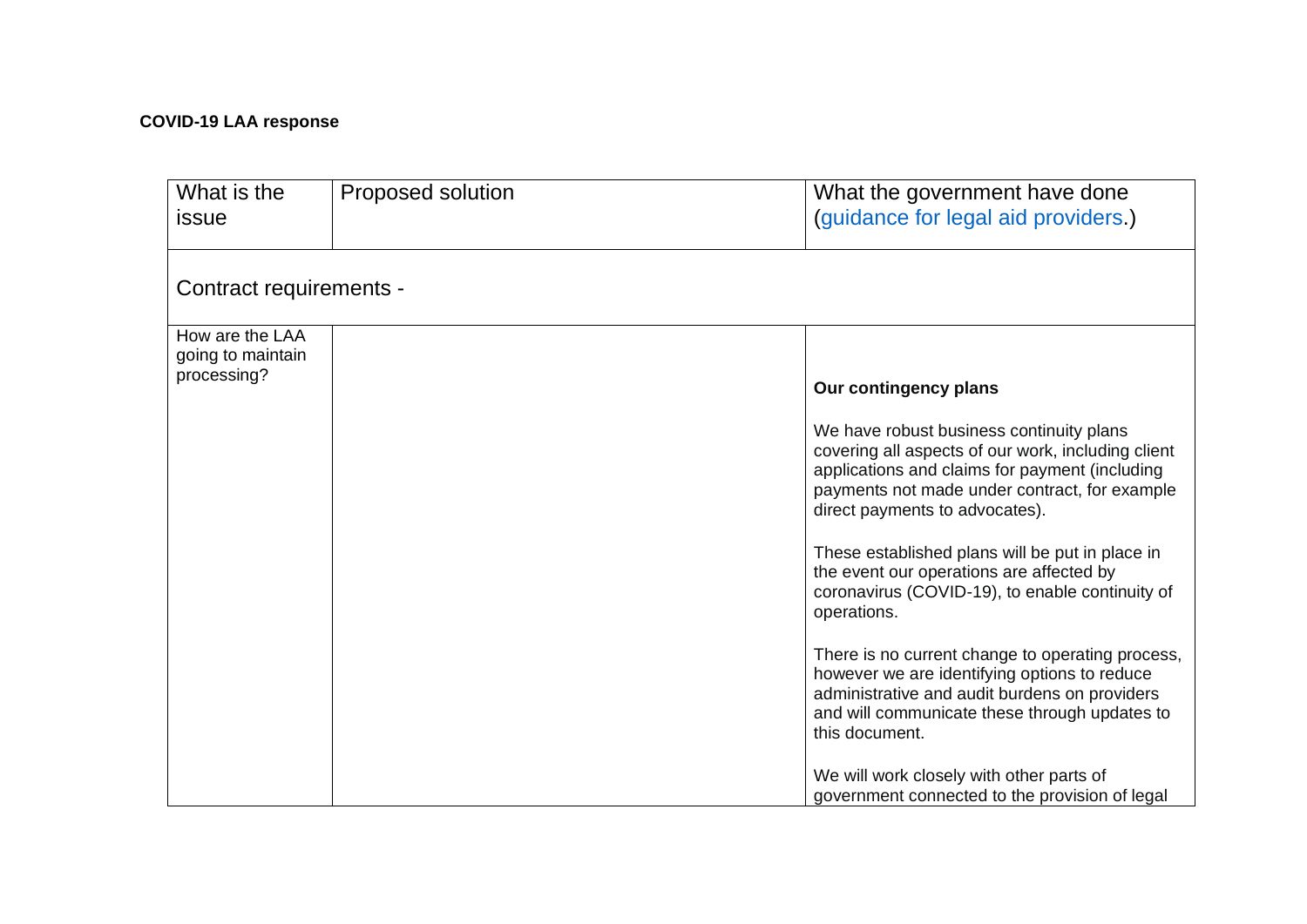|                                                        |                                                                               | aid, including HM Courts & Tribunals Service<br>(HMCTS), the police, prisons, and immigration<br>removal centres, to ensure our contingency<br>arrangements are aligned.<br>HMCTS: coronavirus (COVID-19) planning<br>and preparation<br>HMPPS: coronavirus (COVID-19) and prisons               |
|--------------------------------------------------------|-------------------------------------------------------------------------------|--------------------------------------------------------------------------------------------------------------------------------------------------------------------------------------------------------------------------------------------------------------------------------------------------|
| Presence<br>requirements                               | The requirement to maintain an office open to the public will<br>be suspended | $24.03.20 - new guidance$                                                                                                                                                                                                                                                                        |
| - the requirement<br>to maintain a<br>serviced office. |                                                                               | Office and supervisory arrangements<br>We understand the current context may mean                                                                                                                                                                                                                |
|                                                        |                                                                               | you are unable to meet the office and<br>supervisory requirements set out in your<br>contract, and that reasonable actions will be<br>needed to follow wider Government advice and<br>to maintain the well being of your staff and<br>clients. We will not take any action in this<br>situation. |
|                                                        |                                                                               | Please consider and share with your contract<br>manager your planned approach to:                                                                                                                                                                                                                |
|                                                        |                                                                               | dealing with urgent matters                                                                                                                                                                                                                                                                      |
|                                                        |                                                                               | ensuring general supervision of work,<br>including remote supervision                                                                                                                                                                                                                            |
|                                                        |                                                                               | Please continue to document evidence on how<br>supervision has been applied in line with                                                                                                                                                                                                         |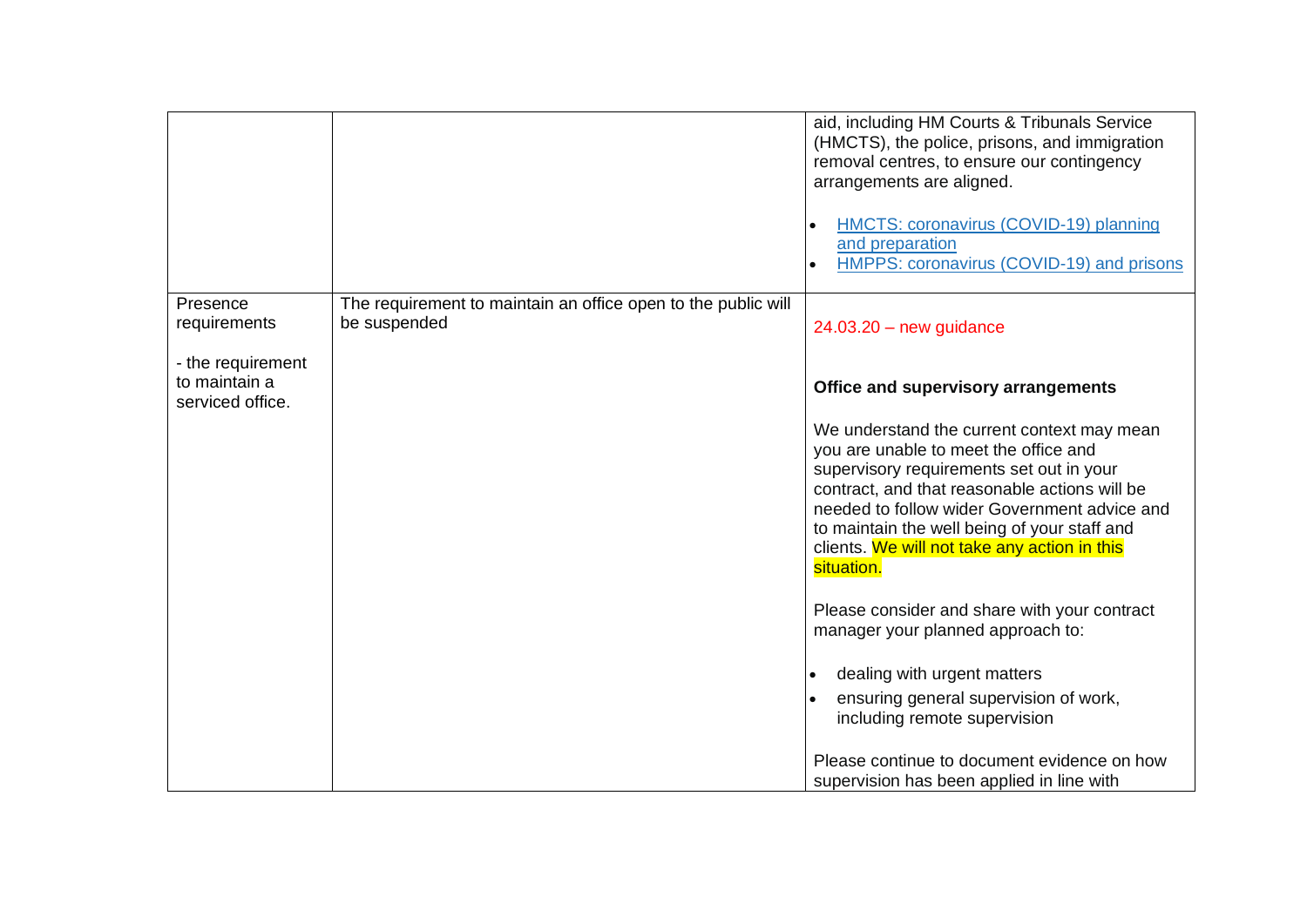|                                                                          | accreditation and professional standards where<br>applicable.<br>This is a big improvement and addresses our<br>concerns as far as we can see at this stage.                                                                                                                                                                                                                                               |
|--------------------------------------------------------------------------|------------------------------------------------------------------------------------------------------------------------------------------------------------------------------------------------------------------------------------------------------------------------------------------------------------------------------------------------------------------------------------------------------------|
| Remote supervision will be acceptable for the duration of<br>the crisis. | See above<br>As above concerns largely addressed by new<br>guidance                                                                                                                                                                                                                                                                                                                                        |
| granted without a wet signature.                                         | Updated on 24.03.20.<br>- new guidance improves the situation<br><b>Using digital signatures</b><br>Digital client signatures will be acceptable as an<br>alternative to handwritten ('wet') signatures and<br>will meet our contract requirements.<br>The Law Society has guidance and practice<br>notes in this area:<br>Signing and exchanging documents<br>Execution of a document using an electronic |
|                                                                          | The LAA will take urgent steps to enable legal aid to be                                                                                                                                                                                                                                                                                                                                                   |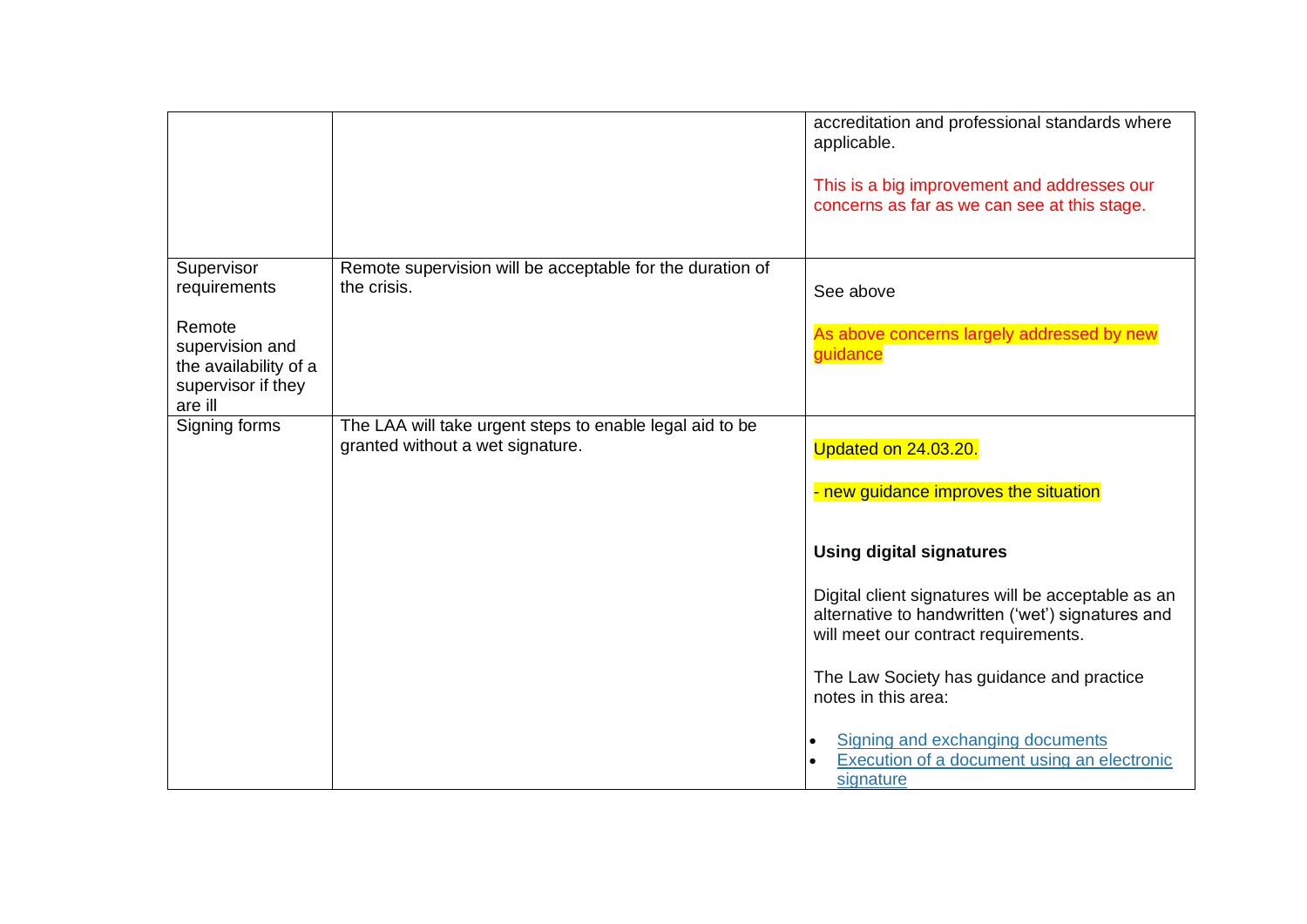|  | We will accept all digital methods which meet the<br>requirements outlined as Simple Contracts in the<br>Law Society practice note.                                                                                                                                                                                                                                                                                                                                                                             |
|--|-----------------------------------------------------------------------------------------------------------------------------------------------------------------------------------------------------------------------------------------------------------------------------------------------------------------------------------------------------------------------------------------------------------------------------------------------------------------------------------------------------------------|
|  | Text messages are not considered an<br>acceptable method of digital signature and are<br>not covered by the Law Society.                                                                                                                                                                                                                                                                                                                                                                                        |
|  | In situations where it is not possible to get a<br>client signature, digitally or otherwise, please<br>make a note on the file explaining why,<br>countersigned by a supervisor, and also make a<br>note on the application/form when submitted to<br>avoid delays or issues with processing. Please<br>seek a signature at the earliest possible<br>opportunity.                                                                                                                                               |
|  | Is the supervisor signature allowed to be<br>electronic?                                                                                                                                                                                                                                                                                                                                                                                                                                                        |
|  | There is still the concern of supervisors and self-<br>isolating, the practitioner should be able to sign<br>the form without countersignature if the<br>practitioner is a solicitor. If they are not a<br>solicitor, then a countersignature should be<br>required? What if the supervisor is ill? Also, LH<br>and CLR forms are not technically submitted but<br>remain on the file does it cover this situation we<br>need clarity on this and confirmation that it<br>applies to all legal aid applications |
|  | It says -                                                                                                                                                                                                                                                                                                                                                                                                                                                                                                       |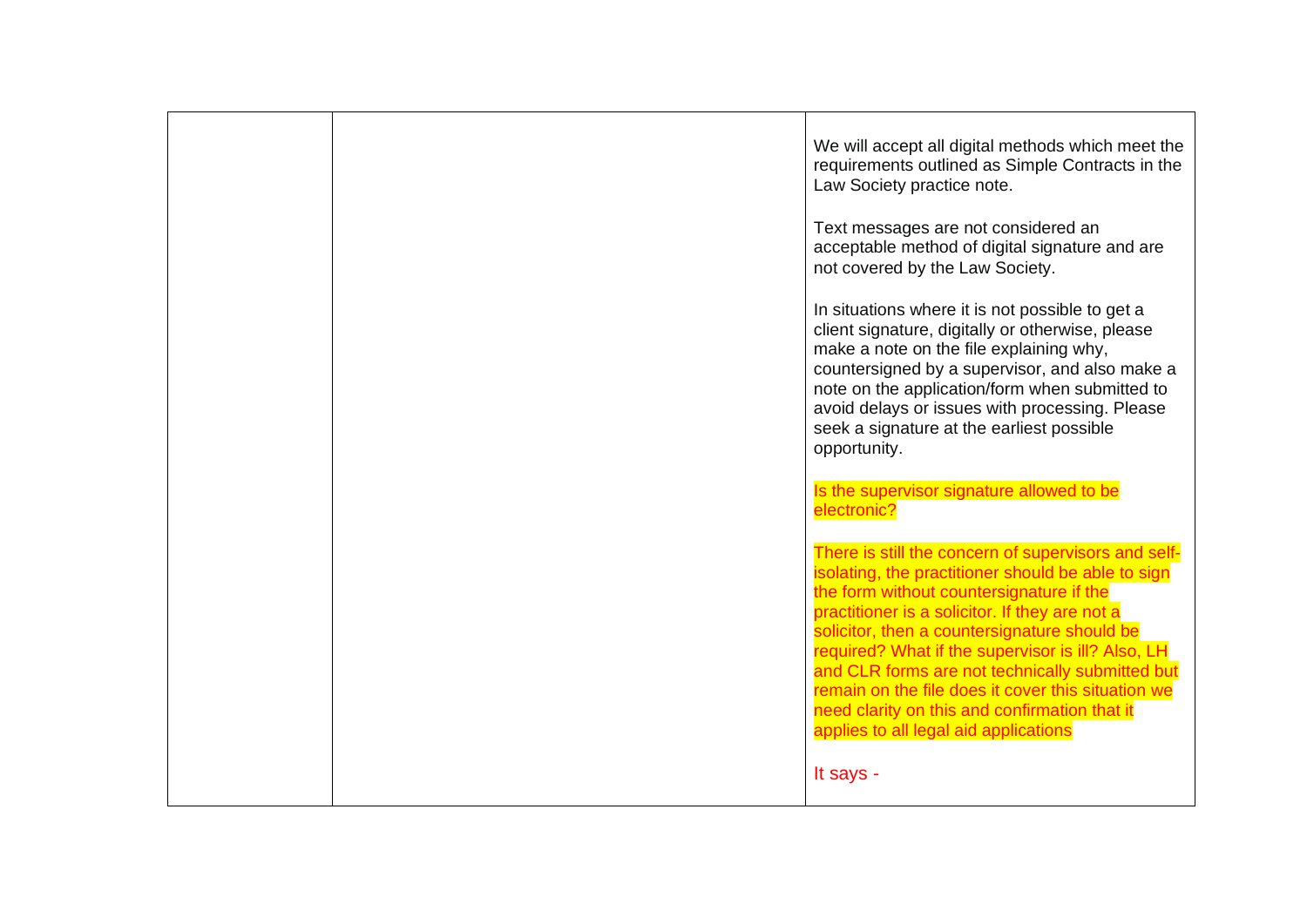|                                      |                                                                                                                                                                                                                                                                                                                                                                                                                                                                                                                                                                                                                                                                    | "and also make a note on the application/form<br>when submitted to avoid delays or issues with<br>processing."<br>CW1&2 forms are not applications or forms<br>which are submitted they are signed and<br>remain on a file.                                                                                                                                                                                                                                                                                                                                                           |
|--------------------------------------|--------------------------------------------------------------------------------------------------------------------------------------------------------------------------------------------------------------------------------------------------------------------------------------------------------------------------------------------------------------------------------------------------------------------------------------------------------------------------------------------------------------------------------------------------------------------------------------------------------------------------------------------------------------------|---------------------------------------------------------------------------------------------------------------------------------------------------------------------------------------------------------------------------------------------------------------------------------------------------------------------------------------------------------------------------------------------------------------------------------------------------------------------------------------------------------------------------------------------------------------------------------------|
|                                      |                                                                                                                                                                                                                                                                                                                                                                                                                                                                                                                                                                                                                                                                    |                                                                                                                                                                                                                                                                                                                                                                                                                                                                                                                                                                                       |
| Requirements for a<br>duty solicitor | While there is public health guidance in effect, the<br>provisions requiring 14 hours of contract work and 36<br>attendances to qualify as a duty solicitor will be suspended.<br>A mere "discretion" for contract managers to be lenient is<br>not sufficient.<br>If you or we are prevented from complying with this<br><b>Contract:</b><br>30.6 Neither of the parties to this Contract is responsible to<br>the other for any delay in performance, or for any non-<br>performance, of its obligations and duties under this<br>Contract due to any cause beyond its reasonable control.<br>Causes beyond reasonable control are confined to:<br>(c) epidemic" | <b>Duty solicitor absence</b><br>The LAA will be taking a proportionate approach<br>to duty solicitor compliance in response to the<br>coronavirus (COVID-19) outbreak. Where duty<br>solicitors are unable to meet the requirements of<br>the contract providers should document the<br>reasons why and inform their contract manager.<br>Contract managers will take into account the<br>current context, including where it is clear a duty<br>solicitor has not been able to meet the<br>requirements due to the effects of the<br>coronavirus (COVID-19) outbreak, and similarly |
|                                      |                                                                                                                                                                                                                                                                                                                                                                                                                                                                                                                                                                                                                                                                    | any impact from reduced volumes of duty calls.<br>The LAA will use existing duty solicitor<br>arrangements which already operate 24 hours a<br>day, 7 days per week. Under those<br>arrangements, Providers are able to swap slots                                                                                                                                                                                                                                                                                                                                                    |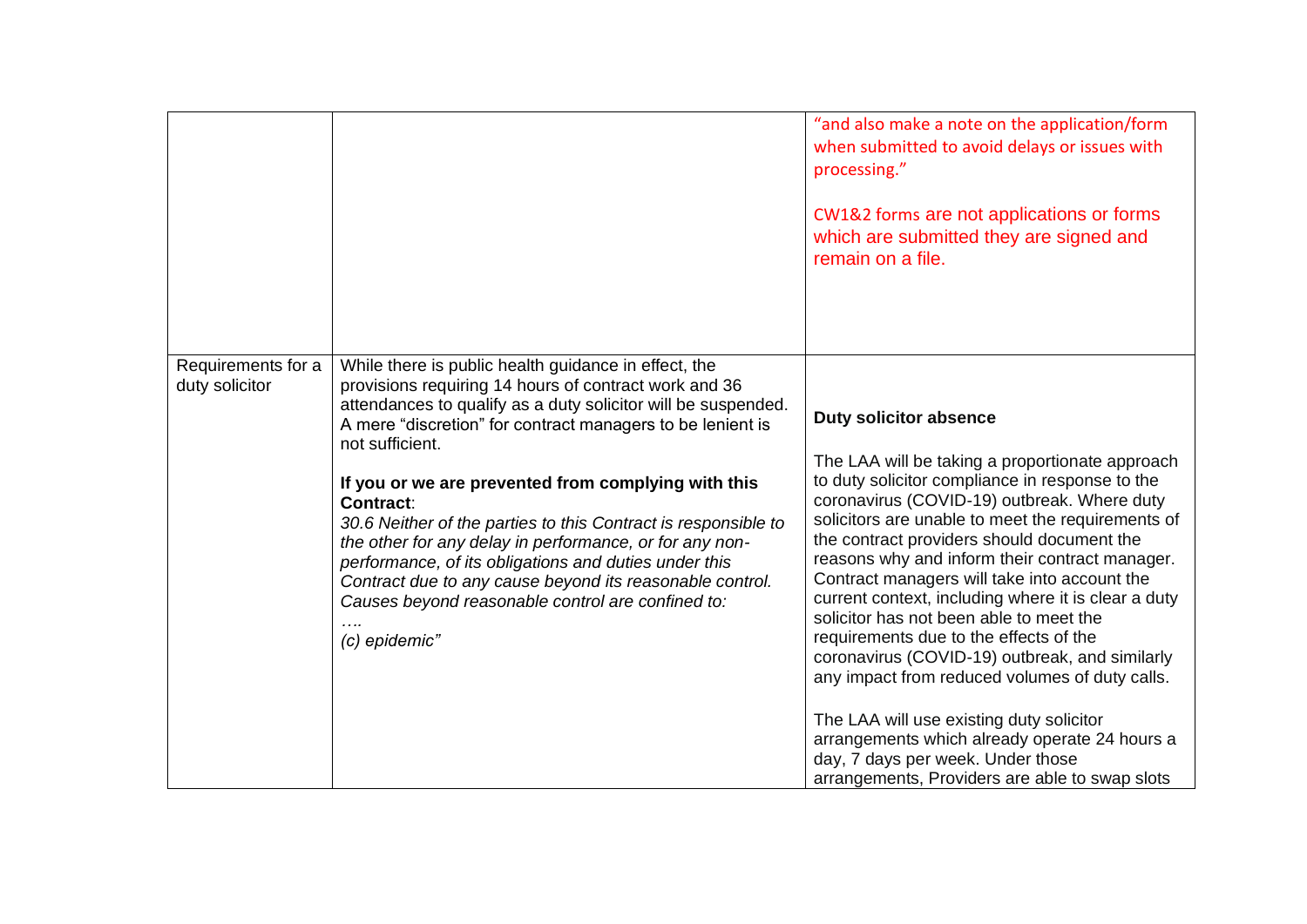|                                                                                                                                                                                                                                                                                                                                  | with other Providers on the scheme who are<br>unaffected.                                                                                                                                                                                                                                                                                                       |
|----------------------------------------------------------------------------------------------------------------------------------------------------------------------------------------------------------------------------------------------------------------------------------------------------------------------------------|-----------------------------------------------------------------------------------------------------------------------------------------------------------------------------------------------------------------------------------------------------------------------------------------------------------------------------------------------------------------|
|                                                                                                                                                                                                                                                                                                                                  | In the event a Provider is unable to cover a slot<br>or swap it, the Defence Solicitor Call Centre may:                                                                                                                                                                                                                                                         |
|                                                                                                                                                                                                                                                                                                                                  | offer the slot to other members of the specific<br>duty scheme                                                                                                                                                                                                                                                                                                  |
|                                                                                                                                                                                                                                                                                                                                  | if the slot cannot be accommodated within the<br>existing duty scheme, invite duty solicitors<br>from neighbouring schemes to provide cover                                                                                                                                                                                                                     |
|                                                                                                                                                                                                                                                                                                                                  | Should the local police station be closed then<br>detainees may be moved to another custody<br>suite. In this scenario, the LAA will consider on a<br>case by case basis whether it would be<br>reasonable for the scheme members to "follow"<br>the work to the new location. The LAA will<br>consult on an urgent basis with affected duty<br>scheme members. |
|                                                                                                                                                                                                                                                                                                                                  | We continue to work closely with other criminal<br>justice system agencies, including HMCTS, the<br>police, and prisons, to ensure our contingency<br>arrangements reflect theirs, particularly in<br>relation to attendances in the police station and<br>courts.                                                                                              |
| if a firm fails to comply with its obligations as a duty solicitor<br>for reasons related to coronavirus, either because of health<br>concerns relating to the lawyer or client or because of a<br>failure of the police or courts to provide reasonable health<br>protection, this will not be regarded as a breach of contract | This has not been addressed by the guidance<br>above and still continues to be a concern. The<br>lawyer should be able to undertake a risk<br>assessment and if they feel that they are putting<br>their health at danger should not be expected to                                                                                                             |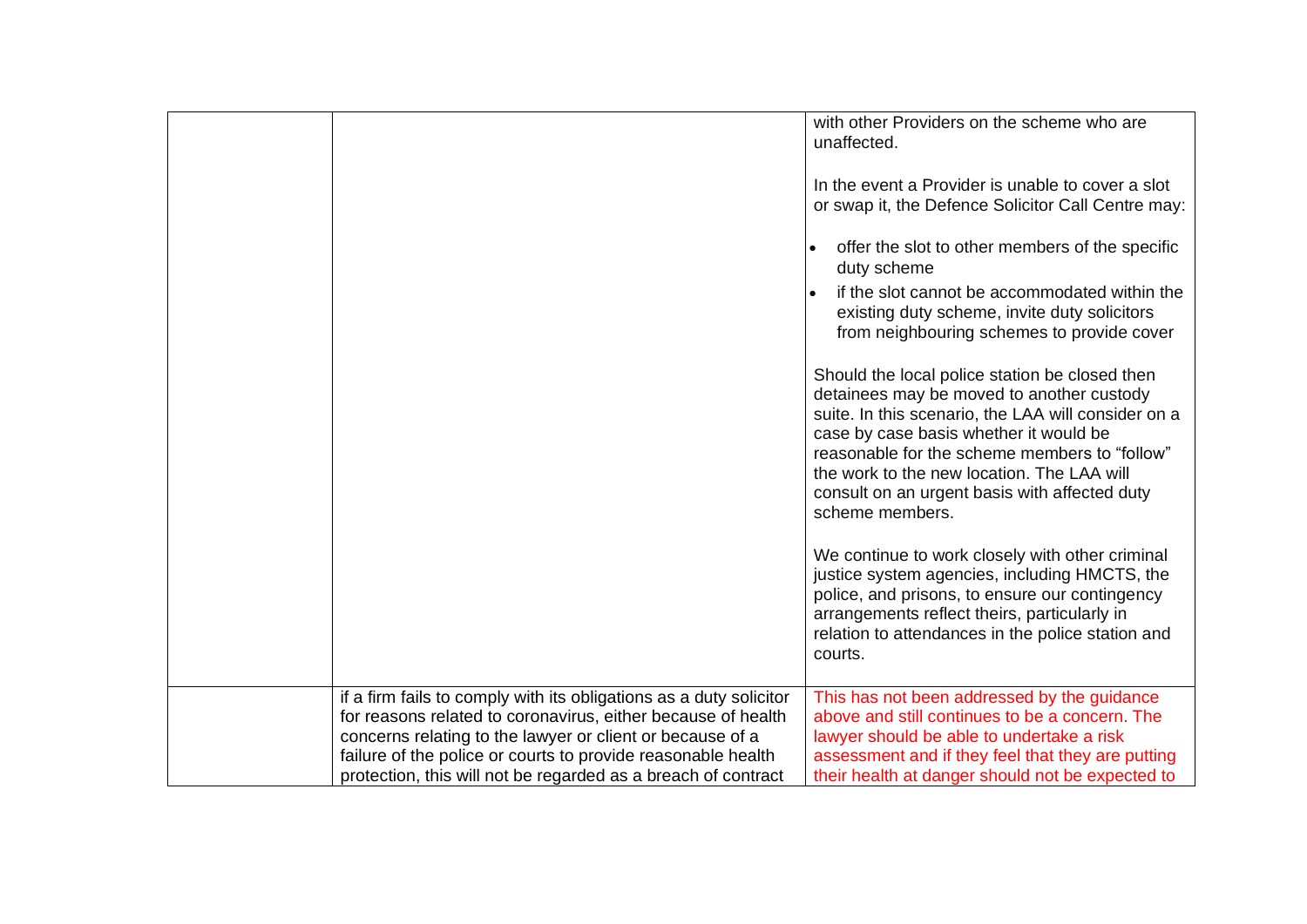| attend. They should be able to claim an<br>attendance fee for attendance by phone.<br>$MH - accredited$<br>rep requirements<br>14 hour requirement<br><b>Designated Accredited Representatives in</b><br><b>Mental Health cases</b><br>We understand the current situation may mean<br>you are unable to meet the requirements of the<br>contract regarding designated accreditation<br>representatives, including where an individual is<br>not able to meet the 14-hour requirement.<br>Please document the reasons why, but we will<br>not take any action in this situation.<br>It will remain a requirement all advocates before<br>the tribunal except self-employed counsel must |  |                                               |
|-----------------------------------------------------------------------------------------------------------------------------------------------------------------------------------------------------------------------------------------------------------------------------------------------------------------------------------------------------------------------------------------------------------------------------------------------------------------------------------------------------------------------------------------------------------------------------------------------------------------------------------------------------------------------------------------|--|-----------------------------------------------|
|                                                                                                                                                                                                                                                                                                                                                                                                                                                                                                                                                                                                                                                                                         |  |                                               |
|                                                                                                                                                                                                                                                                                                                                                                                                                                                                                                                                                                                                                                                                                         |  |                                               |
|                                                                                                                                                                                                                                                                                                                                                                                                                                                                                                                                                                                                                                                                                         |  |                                               |
|                                                                                                                                                                                                                                                                                                                                                                                                                                                                                                                                                                                                                                                                                         |  |                                               |
|                                                                                                                                                                                                                                                                                                                                                                                                                                                                                                                                                                                                                                                                                         |  |                                               |
|                                                                                                                                                                                                                                                                                                                                                                                                                                                                                                                                                                                                                                                                                         |  |                                               |
|                                                                                                                                                                                                                                                                                                                                                                                                                                                                                                                                                                                                                                                                                         |  |                                               |
|                                                                                                                                                                                                                                                                                                                                                                                                                                                                                                                                                                                                                                                                                         |  |                                               |
|                                                                                                                                                                                                                                                                                                                                                                                                                                                                                                                                                                                                                                                                                         |  |                                               |
|                                                                                                                                                                                                                                                                                                                                                                                                                                                                                                                                                                                                                                                                                         |  |                                               |
|                                                                                                                                                                                                                                                                                                                                                                                                                                                                                                                                                                                                                                                                                         |  |                                               |
|                                                                                                                                                                                                                                                                                                                                                                                                                                                                                                                                                                                                                                                                                         |  |                                               |
|                                                                                                                                                                                                                                                                                                                                                                                                                                                                                                                                                                                                                                                                                         |  |                                               |
|                                                                                                                                                                                                                                                                                                                                                                                                                                                                                                                                                                                                                                                                                         |  |                                               |
|                                                                                                                                                                                                                                                                                                                                                                                                                                                                                                                                                                                                                                                                                         |  |                                               |
|                                                                                                                                                                                                                                                                                                                                                                                                                                                                                                                                                                                                                                                                                         |  |                                               |
|                                                                                                                                                                                                                                                                                                                                                                                                                                                                                                                                                                                                                                                                                         |  |                                               |
|                                                                                                                                                                                                                                                                                                                                                                                                                                                                                                                                                                                                                                                                                         |  |                                               |
|                                                                                                                                                                                                                                                                                                                                                                                                                                                                                                                                                                                                                                                                                         |  |                                               |
|                                                                                                                                                                                                                                                                                                                                                                                                                                                                                                                                                                                                                                                                                         |  |                                               |
|                                                                                                                                                                                                                                                                                                                                                                                                                                                                                                                                                                                                                                                                                         |  | be members of the Law Society's Mental Health |
| Accreditation Scheme.                                                                                                                                                                                                                                                                                                                                                                                                                                                                                                                                                                                                                                                                   |  |                                               |
|                                                                                                                                                                                                                                                                                                                                                                                                                                                                                                                                                                                                                                                                                         |  |                                               |
| The guidance addressed the problem                                                                                                                                                                                                                                                                                                                                                                                                                                                                                                                                                                                                                                                      |  |                                               |
| Stop audits<br>Reduced                                                                                                                                                                                                                                                                                                                                                                                                                                                                                                                                                                                                                                                                  |  |                                               |
| <b>Bureaucracy</b><br>25.03.20: improved guidance now includes                                                                                                                                                                                                                                                                                                                                                                                                                                                                                                                                                                                                                          |  |                                               |
|                                                                                                                                                                                                                                                                                                                                                                                                                                                                                                                                                                                                                                                                                         |  |                                               |
| audits                                                                                                                                                                                                                                                                                                                                                                                                                                                                                                                                                                                                                                                                                  |  |                                               |
|                                                                                                                                                                                                                                                                                                                                                                                                                                                                                                                                                                                                                                                                                         |  |                                               |
|                                                                                                                                                                                                                                                                                                                                                                                                                                                                                                                                                                                                                                                                                         |  |                                               |
| Reducing administrative activity for providers                                                                                                                                                                                                                                                                                                                                                                                                                                                                                                                                                                                                                                          |  |                                               |
| Routine contract manager visits to provider                                                                                                                                                                                                                                                                                                                                                                                                                                                                                                                                                                                                                                             |  |                                               |
| offices will not take place at this time and we will                                                                                                                                                                                                                                                                                                                                                                                                                                                                                                                                                                                                                                    |  |                                               |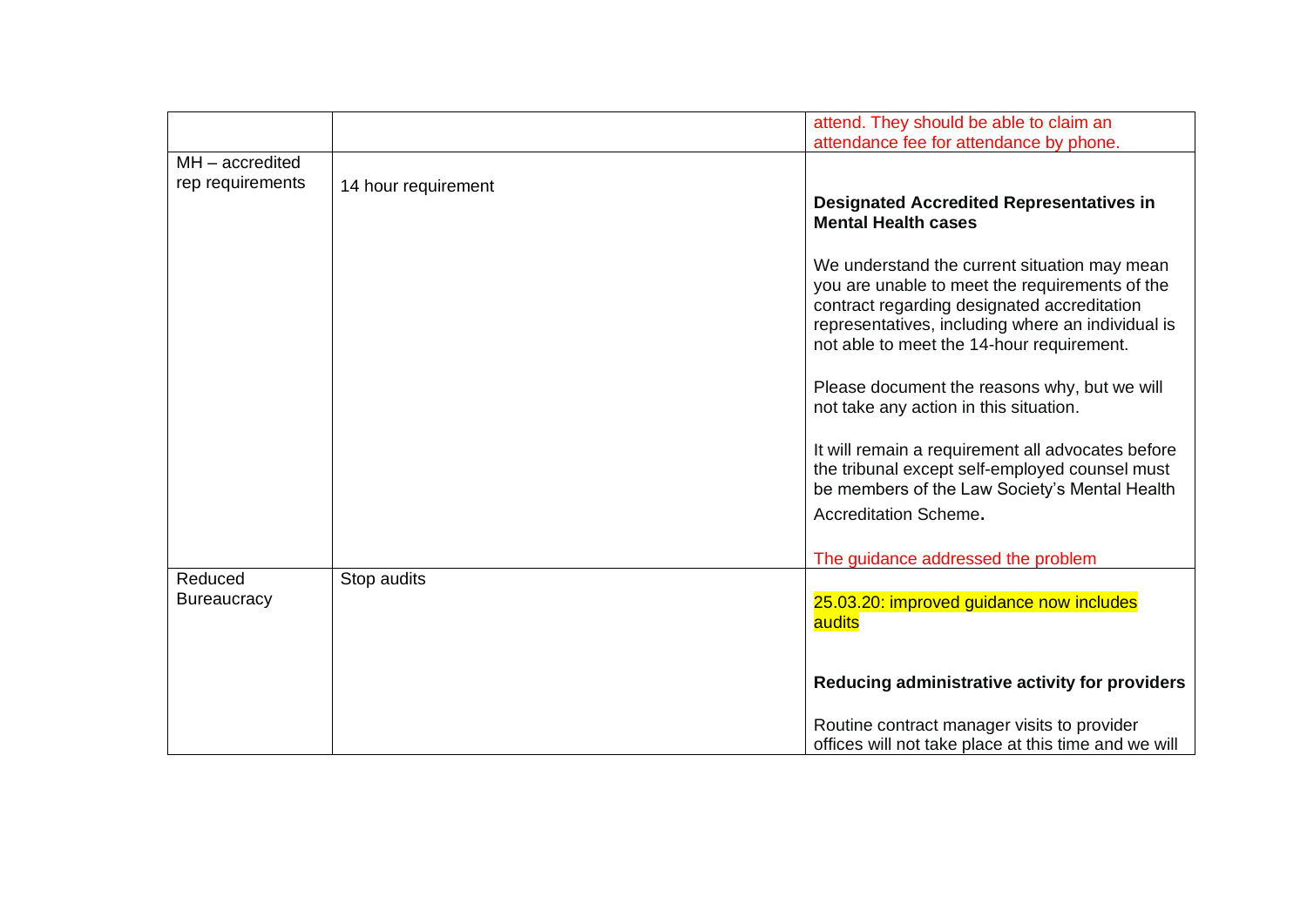|                                            |                     | not be undertaking new contract audit or peer<br>review work unless exceptionally needed.<br>We will keep this under review as advice<br>changes. We have paused our routine reporting<br>and recoupment activity on unrecouped<br>payments on account and are only undertaking<br>recoupment work needed to accurate pay final<br>bills.                                                                                                                                                                                                                                                                                                                                                                                                                                                   |
|--------------------------------------------|---------------------|---------------------------------------------------------------------------------------------------------------------------------------------------------------------------------------------------------------------------------------------------------------------------------------------------------------------------------------------------------------------------------------------------------------------------------------------------------------------------------------------------------------------------------------------------------------------------------------------------------------------------------------------------------------------------------------------------------------------------------------------------------------------------------------------|
| <b>Payments - Processing</b>               |                     |                                                                                                                                                                                                                                                                                                                                                                                                                                                                                                                                                                                                                                                                                                                                                                                             |
| How will the LAA<br>maintain<br>processing | Reduced bureaucracy | See above – contingency plans<br>$24/03/20$ – new guidance<br>We recognise the current situation will have<br>cashflow implications for firms, and as a priority<br>we are processing bills and other payments as<br>rapidly as possible. We are working with Ministry<br>of Justice (MoJ) and provider representative<br>bodies to investigate what other immediate<br>actions we can take to support firms. The Budget<br>2020 announced plans to provide support for<br>public services, individuals and businesses<br>affected by coronavirus (COVID-19). This<br>includes Statutory Sick Pay funding, support on<br>Business Rates, and guarantees to enable more<br>lending via banks.<br>Other schemes to support business are now<br>available:<br>Coronavirus Job Retention Scheme |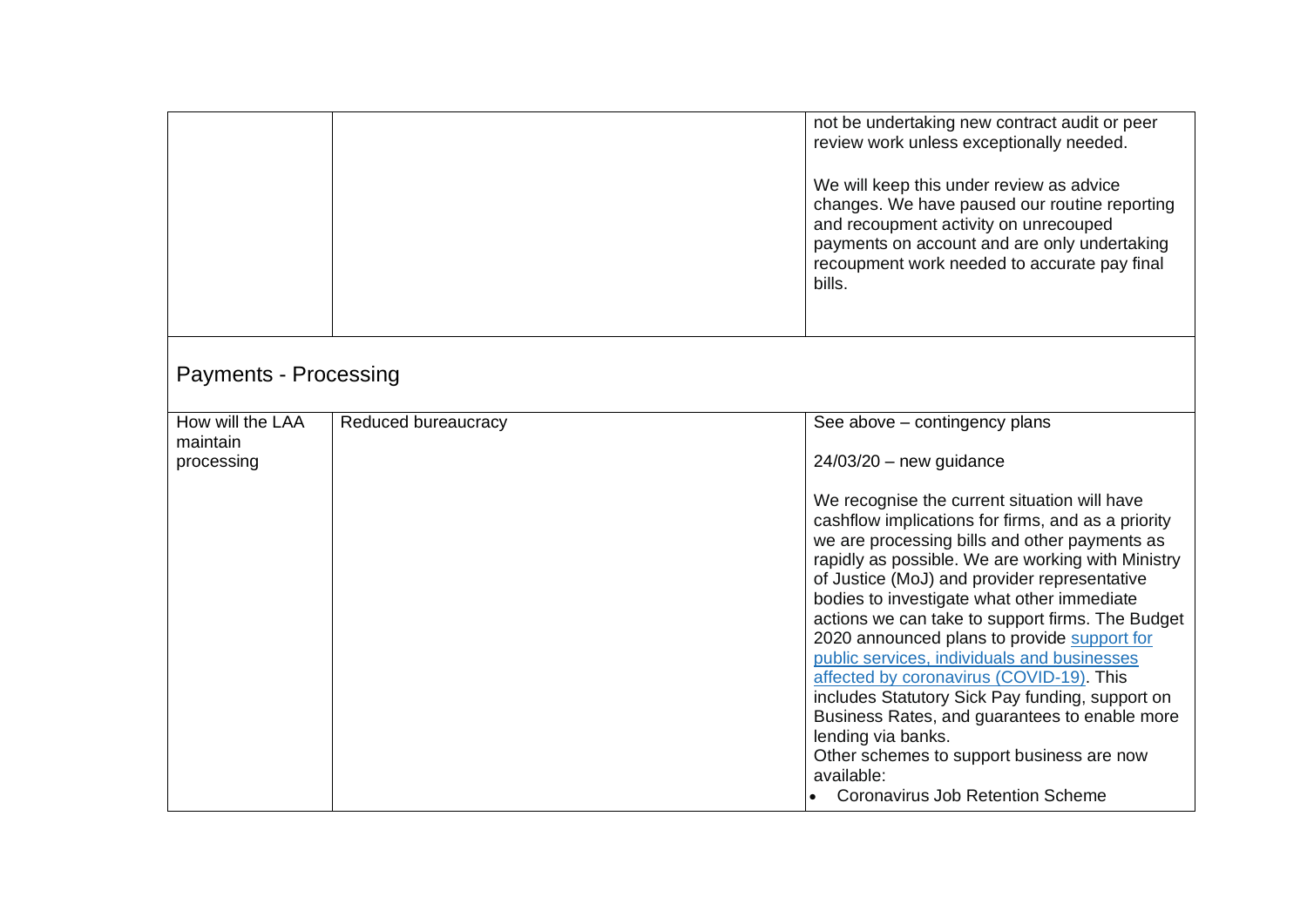|                                    |                                                                                                                                           | VAT deferrals                                                                                                                                                                                                       |
|------------------------------------|-------------------------------------------------------------------------------------------------------------------------------------------|---------------------------------------------------------------------------------------------------------------------------------------------------------------------------------------------------------------------|
|                                    |                                                                                                                                           | HM Revenue & Custom's Time to Pay service                                                                                                                                                                           |
|                                    |                                                                                                                                           |                                                                                                                                                                                                                     |
| Submit forms etc<br>electronically | Acceptance of electronic forms                                                                                                            | We are now accepting electronic forms in 3<br>areas of Civil Finance. Guidance for each can be<br>found on our training website:                                                                                    |
|                                    |                                                                                                                                           | Contingency measures for civil escape cases<br>Mandation of electronic civil billing appeals<br><b>Emergency payment process on non-CCMS</b><br>cases<br>Contingency for paper claims<br>POA contingency form POAC1 |
| Evidence for billing               | Assessment of escape fee cases on the basis of scanned<br>documents rather than demanding hard copies                                     | http://ccmstraining.justice.gov.uk/<br>data/assets/<br>word_doc/0007/8188/Legal-help-Escape-Cases-<br>Convid19-Contingency-Process.docx                                                                             |
|                                    |                                                                                                                                           | This resolves the issue allowing for electronic<br>submission.                                                                                                                                                      |
| <b>Payments - Cashflow</b>         |                                                                                                                                           |                                                                                                                                                                                                                     |
| <b>SMPs</b>                        | All standard or variable monthly payments will be retained at<br>their current levels until the removal of public health<br>restrictions. | This has not been addressed yet                                                                                                                                                                                     |
|                                    | SMP payments should be based on the average of the<br>previous 6 months prior to the start of the problem                                 |                                                                                                                                                                                                                     |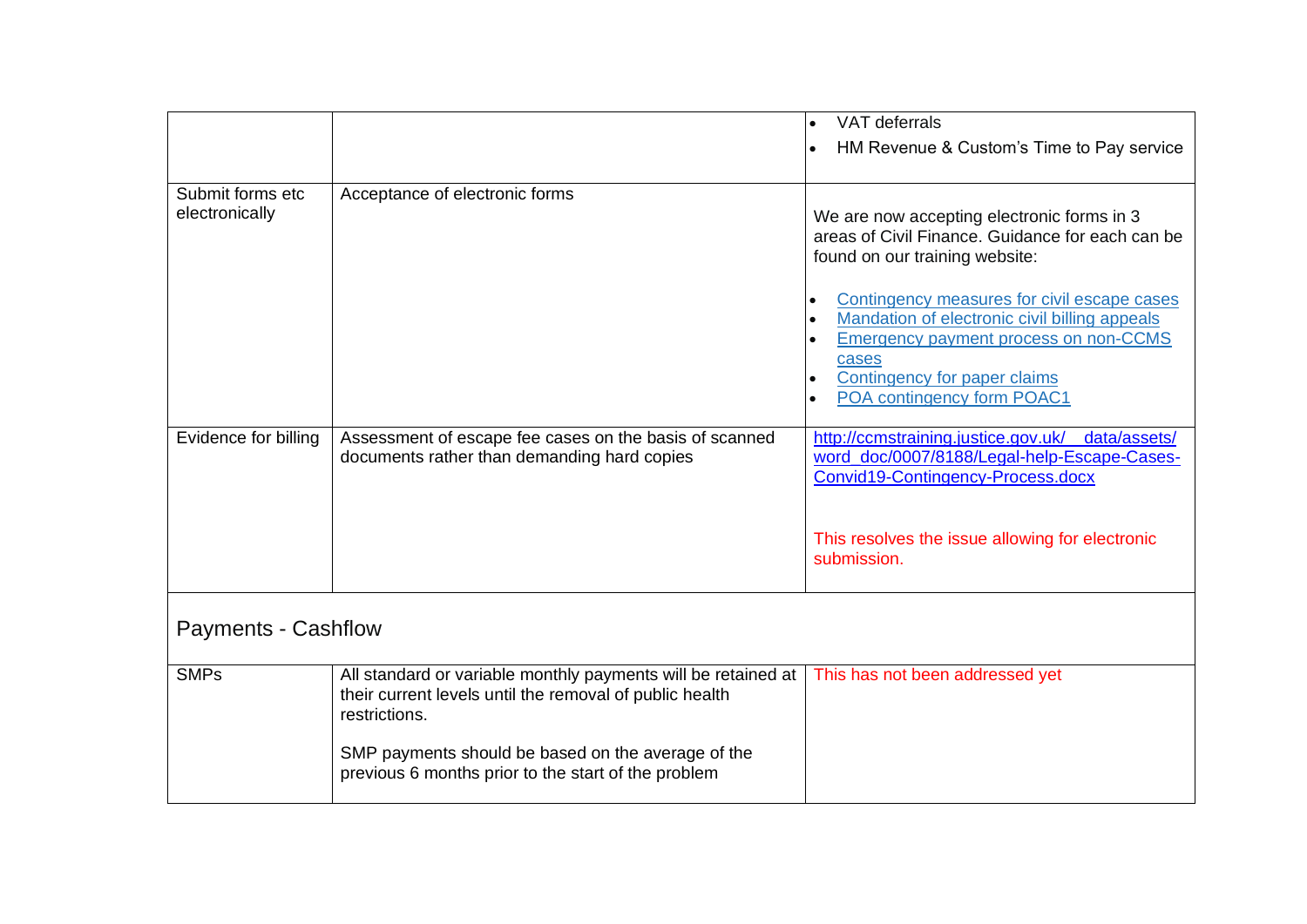| The LAA to make arrangements for work to be billed as it is<br>This has not been addressed.<br>done, rather than only at the end of a case.<br>There is some guidance on POA but this seems<br>Increased frequency for payments on account for profit<br>to allow for 100% payment at the end of the case<br>costs and disbursements to be allowed.<br>rather than 75% payment? And remove the<br>restriction of claiming 2 x within a 12 month<br>Asylum claims - Specifically, a 6 month stage claim for<br>period.<br>asylum cases as Home Office delays in processing claims<br>are inevitable<br>It does not deal with billing for payments<br>throughout the case.<br>http://ccmstraining.justice.gov.uk/ data/assets/<br>word doc/0019/8191/Civil-Paper-Claims-<br>Convid19-Contingency-process-guidance-and-<br>FAQ.docx<br>What is the new process?<br>For any paper-based claims, we will pay a 100%<br>Payments on Account (POAs) for profit costs at<br>the conclusion of proceedings. These are<br>special POAs that will not be subject to payment<br>at 75%, nor restrictions on claiming 2 within a 12- |                            |                                            |
|-------------------------------------------------------------------------------------------------------------------------------------------------------------------------------------------------------------------------------------------------------------------------------------------------------------------------------------------------------------------------------------------------------------------------------------------------------------------------------------------------------------------------------------------------------------------------------------------------------------------------------------------------------------------------------------------------------------------------------------------------------------------------------------------------------------------------------------------------------------------------------------------------------------------------------------------------------------------------------------------------------------------------------------------------------------------------------------------------------------------------|----------------------------|--------------------------------------------|
| payment of the final claim, which will be replaced<br>with a full assessment at a later date.<br>We will treat any existing paper claims currently<br>in our backlogs that you have submitted to us in<br>the same way.                                                                                                                                                                                                                                                                                                                                                                                                                                                                                                                                                                                                                                                                                                                                                                                                                                                                                                 | Billing as work is<br>done | month period. They will act as a temporary |
| Payment of 2 units on FAS for virtual hearings to reflect the<br>New guidance has been published:                                                                                                                                                                                                                                                                                                                                                                                                                                                                                                                                                                                                                                                                                                                                                                                                                                                                                                                                                                                                                       | FAS hearings that          |                                            |
| work necessary immediately before and after the hearing.                                                                                                                                                                                                                                                                                                                                                                                                                                                                                                                                                                                                                                                                                                                                                                                                                                                                                                                                                                                                                                                                | are now virtual            |                                            |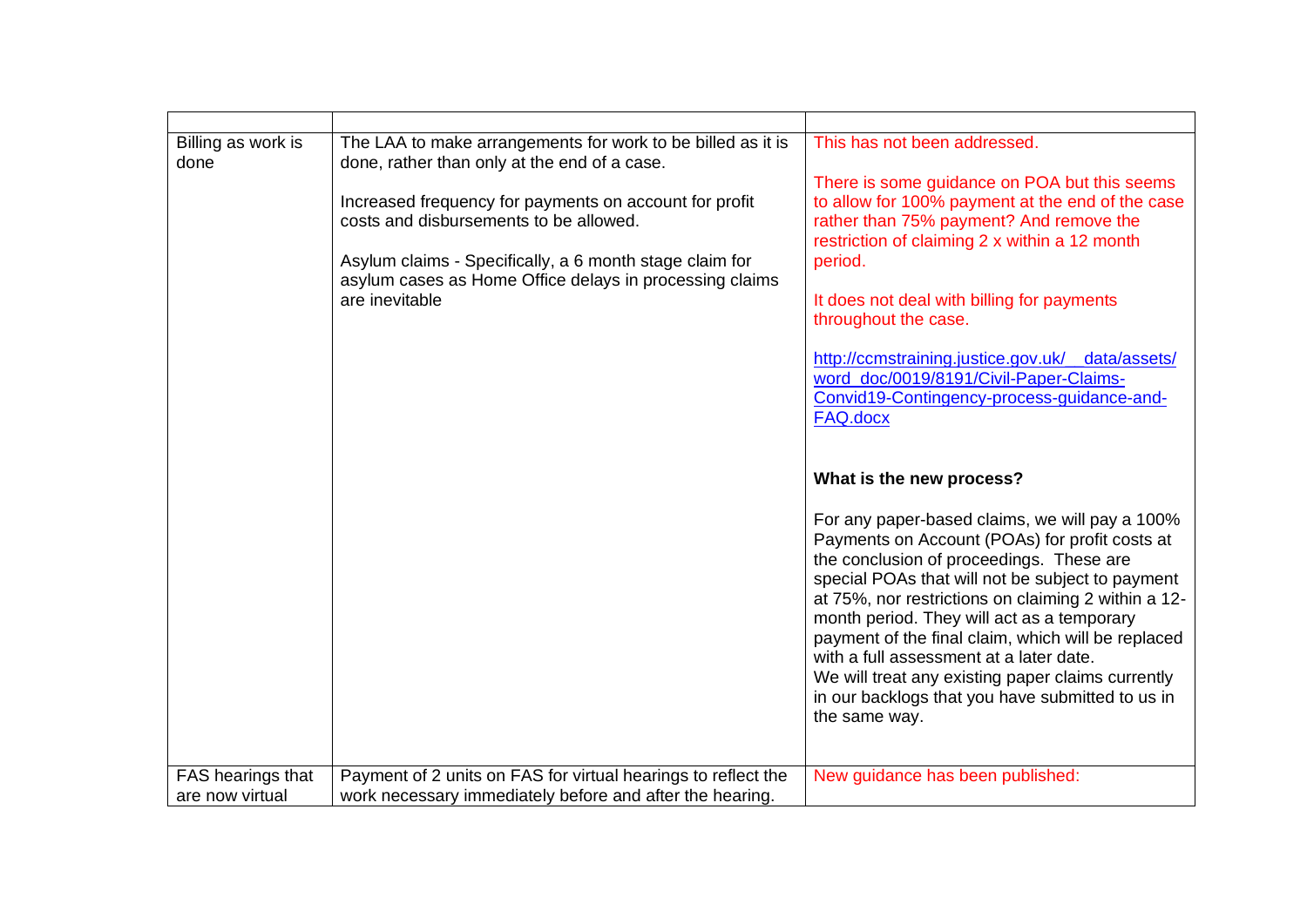|                               |                                                                                                                                                                                                                                                | https://assets.publishing.service.gov.uk/government/<br>uploads/system/uploads/attachment data/file/8752<br>95/LAA-FAS-update-24March2020.pdf<br>Continuing issues are:<br>A one hour FAS fee for agreeing a<br>consent order by exchange of emails, not<br>limited to counsel only and not simply<br>being absorbed into our fixed fee<br>A similar FAS fee if an employed solicitor<br>is the advocate who gets a consent order<br>agreed at an Advocates meeting at Para<br>15. It has always been the case that<br>counsel can claim a one hour FAS for a<br>vacated hearing but not solicitor and so is<br>a carry over of that unfairness<br>Clarification of what practitioner do about<br>lunch breaks if the hearing runs over the<br>formal lunch period.<br>What they mean by the claim having to<br>be "justified" at Para 19. |
|-------------------------------|------------------------------------------------------------------------------------------------------------------------------------------------------------------------------------------------------------------------------------------------|--------------------------------------------------------------------------------------------------------------------------------------------------------------------------------------------------------------------------------------------------------------------------------------------------------------------------------------------------------------------------------------------------------------------------------------------------------------------------------------------------------------------------------------------------------------------------------------------------------------------------------------------------------------------------------------------------------------------------------------------------------------------------------------------------------------------------------------------|
| Remote police<br>station work | While the public health guidance remains in effect,<br>payments for police station attendances where the solicitor<br>attends the interview remotely will be paid the full police<br>station fee, and not merely the telephone attendance fee. | This has not been addressed                                                                                                                                                                                                                                                                                                                                                                                                                                                                                                                                                                                                                                                                                                                                                                                                                |
| <b>Bill disputes</b>          | Where a bill is submitted and there is a query or dispute<br>about part of it, the undisputed part will be paid forthwith.                                                                                                                     | <b>Rejecting bill payments</b>                                                                                                                                                                                                                                                                                                                                                                                                                                                                                                                                                                                                                                                                                                                                                                                                             |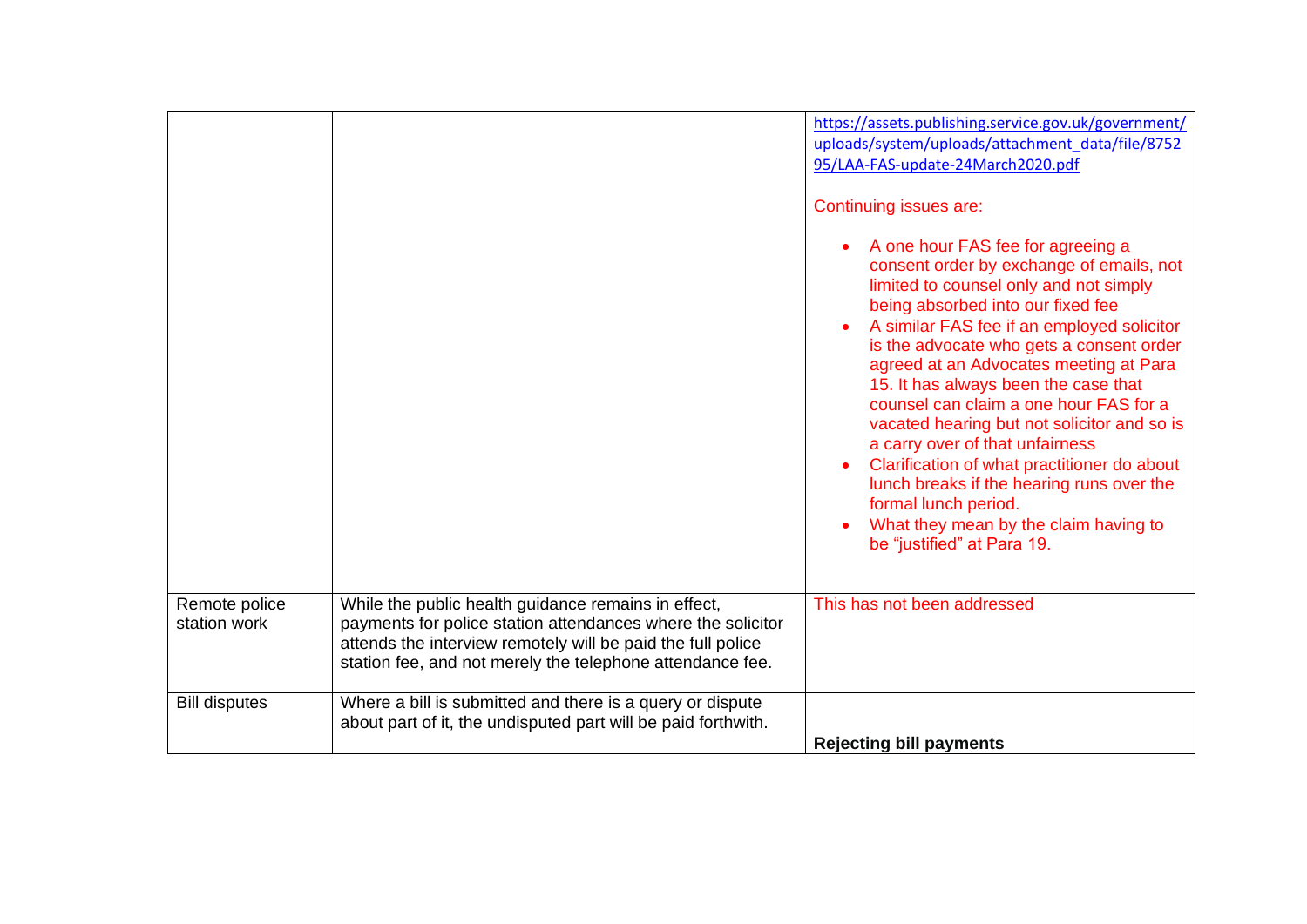|               |                                                                                                              | To maintain cash flow for civil and crime matters,<br>we continue to only reject the parts of bills which<br>are missing information fundamental to the<br>assessment process. Other amounts submitted<br>in the bill which we are able to agree will be paid<br>promptly.<br>This issue has now been resolved                                |
|---------------|--------------------------------------------------------------------------------------------------------------|-----------------------------------------------------------------------------------------------------------------------------------------------------------------------------------------------------------------------------------------------------------------------------------------------------------------------------------------------|
| Recoupments   | For the duration of this crisis, no recoupment of payments<br>will be made in the absence of outright fraud. | We will pause our routine reporting and<br>recoupment activity on unrecouped payments on<br>account with immediate effect. We are<br>considering how else we can reduce the<br>administrative activity for firms during this time<br>and will communicate these with you through<br>updates to this page.<br>This issue has now been resolved |
| Means testing |                                                                                                              |                                                                                                                                                                                                                                                                                                                                               |
| Means testing | Collecting evidence of means                                                                                 |                                                                                                                                                                                                                                                                                                                                               |
|               |                                                                                                              | Assessing financial eligibility where a client<br>cannot attend                                                                                                                                                                                                                                                                               |
|               |                                                                                                              | The contract specification allows you in certain<br>situations to assess means without                                                                                                                                                                                                                                                        |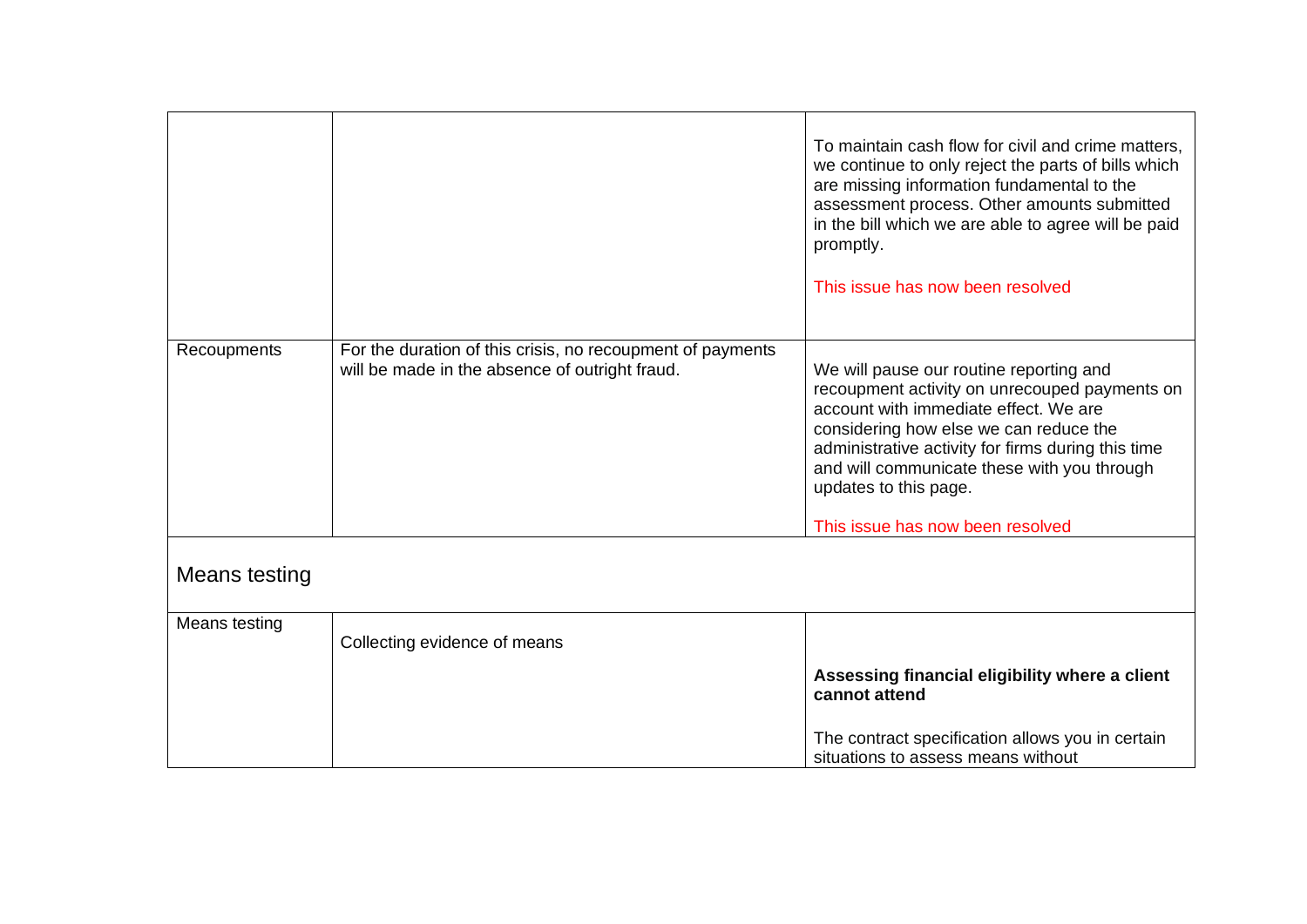|  | accompanying evidence where it is not<br>practicable to do so:                                                                                                                                                                                                                                                                                                                                                                                                     |
|--|--------------------------------------------------------------------------------------------------------------------------------------------------------------------------------------------------------------------------------------------------------------------------------------------------------------------------------------------------------------------------------------------------------------------------------------------------------------------|
|  | section 3.6 crime<br>$\bullet$                                                                                                                                                                                                                                                                                                                                                                                                                                     |
|  | section 3.24 civil<br>$\bullet$                                                                                                                                                                                                                                                                                                                                                                                                                                    |
|  | Where a client is staying at home, it may still be<br>possible to collect evidence by email or post.<br>Reasonable efforts to collect evidence should<br>still be made and recorded.                                                                                                                                                                                                                                                                               |
|  | Relevant civil section is here:                                                                                                                                                                                                                                                                                                                                                                                                                                    |
|  | https://assets.publishing.service.gov.uk/governm<br>ent/uploads/system/uploads/attachment_data/file<br>/744438/HPCDS Contract -<br>2018 Standard Civil Contract Specification<br><b>General_provisions_.pdf</b>                                                                                                                                                                                                                                                    |
|  | 3.24 You may assess the prospective Client's<br>means without the accompanying evidence<br>where:-<br>(a) it is not practicable to obtain it before<br>commencing the Controlled Work;<br>(b) pre signature telephone advice is given; or<br>(c) exceptionally, the personal circumstances of<br>the Client (such as the Client's age, mental<br>disability or homelessness) make it impracticable<br>for the evidence to be supplied at any point in the<br>case. |
|  | 3.25 Unless Paragraph 3.24(c) applies, you must<br>require the Client to provide the evidence as                                                                                                                                                                                                                                                                                                                                                                   |
|  | soon as practicable. If satisfactory evidence of                                                                                                                                                                                                                                                                                                                                                                                                                   |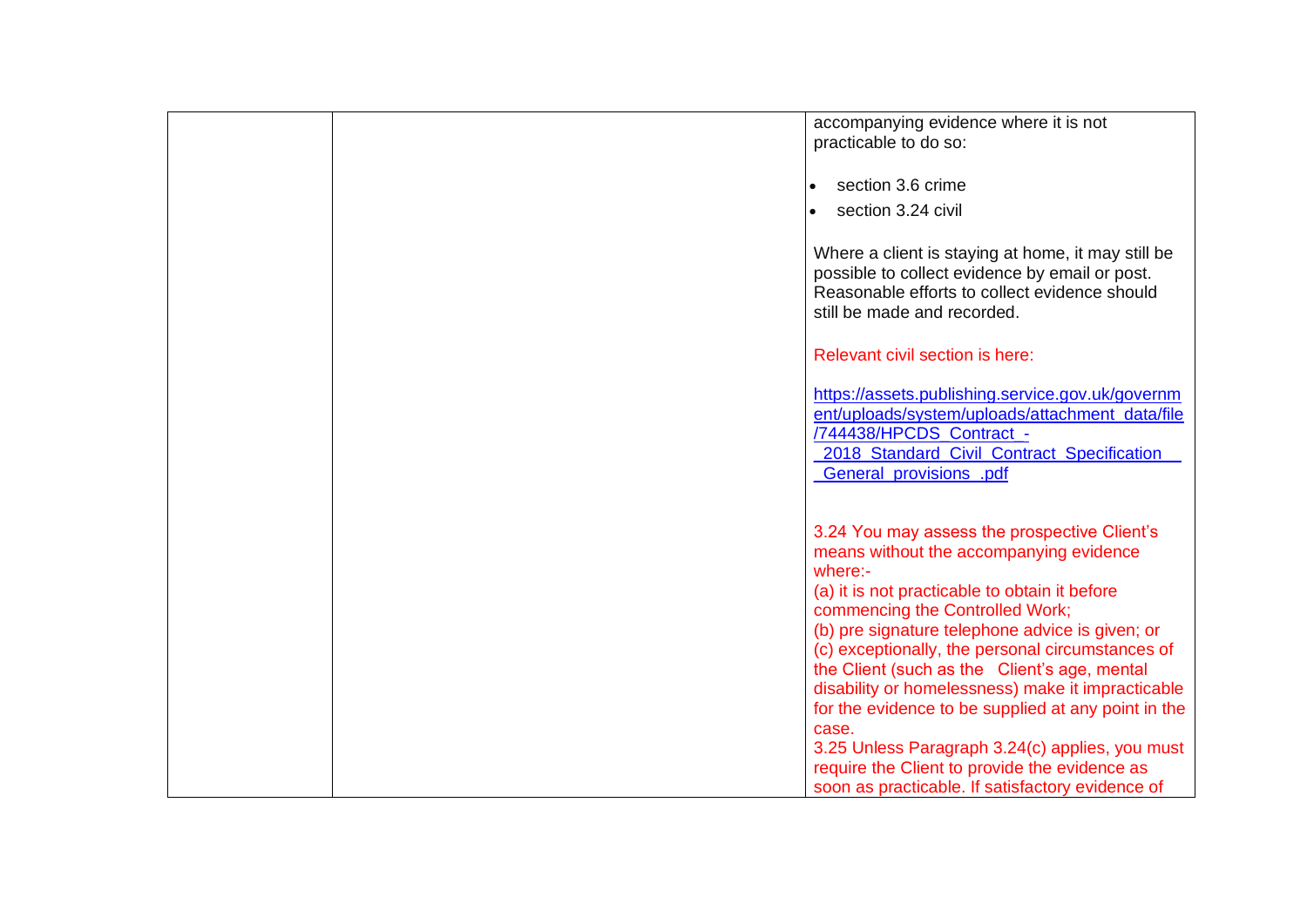|  | the Client's financial eligibility is not subsequently<br>supplied, or if the evidence shows that the Client<br>is not financially eligible, you may claim the work<br>carried out as a Matter Start provided that:<br>(a) you have acted reasonably in undertaking<br>work before receiving satisfactory evidence of<br>the Client's means;<br>(b) you have acted reasonably in initially<br>assessing financial eligibility on the information<br>available;<br>(c) you do not claim:<br>(i) any disbursement; or<br>(ii) if the Matter is remunerated at Hourly Rates,<br>profit costs beyond those incurred in the period<br>before it is practicable to obtain satisfactory<br>evidence of the Client's means; and/or |
|--|----------------------------------------------------------------------------------------------------------------------------------------------------------------------------------------------------------------------------------------------------------------------------------------------------------------------------------------------------------------------------------------------------------------------------------------------------------------------------------------------------------------------------------------------------------------------------------------------------------------------------------------------------------------------------------------------------------------------------|
|  | (d) you do not report time incurred beyond the<br>period it was practicable to obtain satisfactory<br>evidence of the Client's means.                                                                                                                                                                                                                                                                                                                                                                                                                                                                                                                                                                                      |
|  | It looks like this just refers to Legal Help what<br>about civil rep cases? There does not seem to<br>be a similar clause in the contract for civil rep<br>cases? Clarity is needed on this.                                                                                                                                                                                                                                                                                                                                                                                                                                                                                                                               |
|  | Also, can the LAA either add that COVID-19 will<br>be acceptable as an example of 3.24c or clarify<br>which section it would be considered under?                                                                                                                                                                                                                                                                                                                                                                                                                                                                                                                                                                          |
|  | Or better a contract change in these<br>circumstances that so long as government<br>guidelines exist evidence of means does not<br>have to be supplied.                                                                                                                                                                                                                                                                                                                                                                                                                                                                                                                                                                    |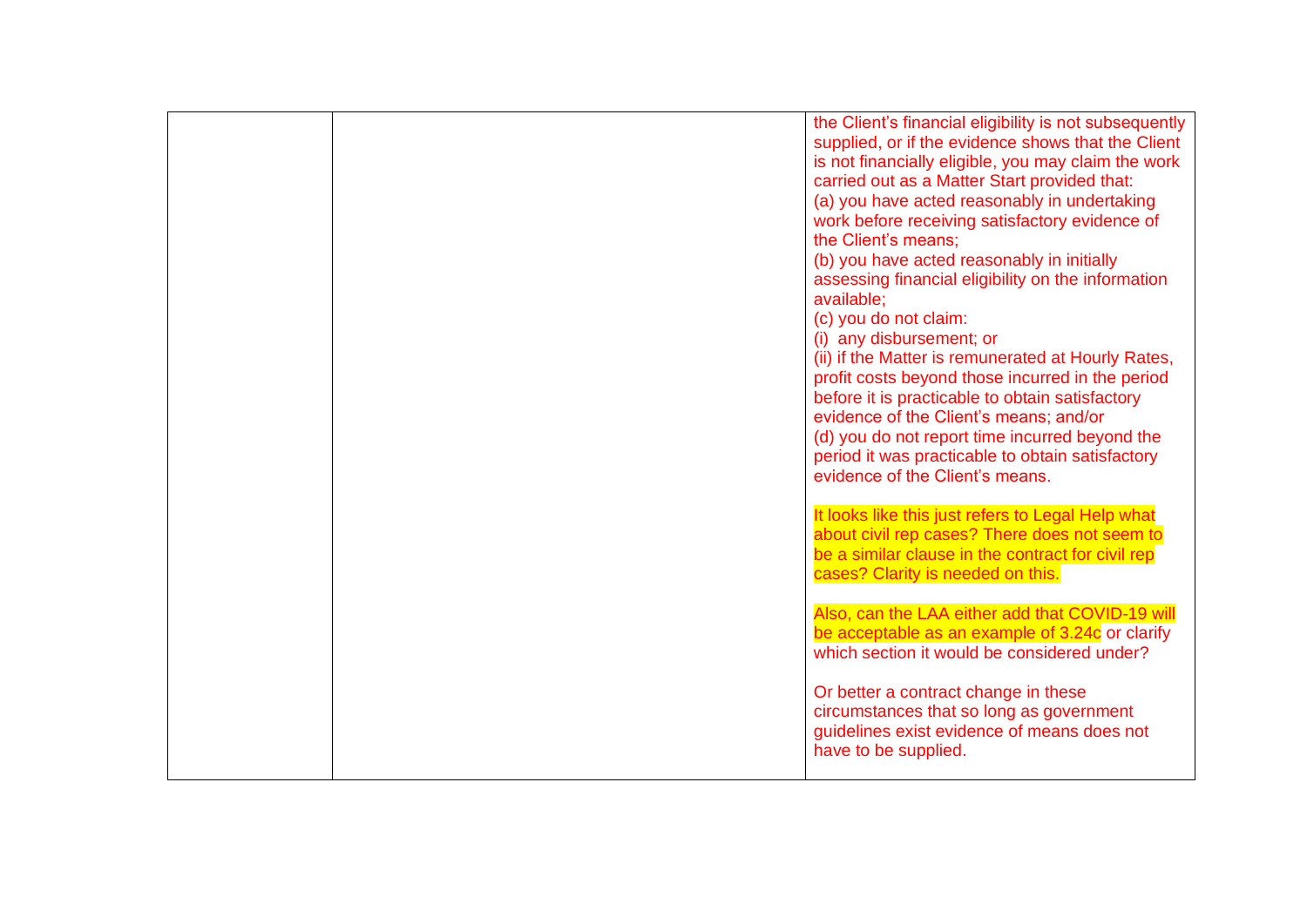|                                                                                                      |                                                                                                                                                                                                                                                                                                                                                                                                                                                                                                                                                                            | Clients incomes are changing rapidly and<br>regularly and this will just present additional<br>administration for the LAA who will keep on<br>having to re-assess claims.<br>Practitioners will be very concerned that they will<br>be penalised when everything gets back to<br>normal unless there is more certainty on this |
|------------------------------------------------------------------------------------------------------|----------------------------------------------------------------------------------------------------------------------------------------------------------------------------------------------------------------------------------------------------------------------------------------------------------------------------------------------------------------------------------------------------------------------------------------------------------------------------------------------------------------------------------------------------------------------------|--------------------------------------------------------------------------------------------------------------------------------------------------------------------------------------------------------------------------------------------------------------------------------------------------------------------------------|
| Deprivation of<br>Liberty cases and<br>the means test -<br>Local authorities<br>failing to authorise | Due to the COVID-19 emergency many Local Authorities<br>are not carrying out updated Deprivation of Liberty<br>assessments due to the reallocation of front line staff to<br>other urgent work and/or due to the inability of staff to attend<br>on clients due to Covid-19 restrictions on contact at care<br>home and hospitals. This is causing two significant issues:                                                                                                                                                                                                 | We have approached the LAA on this but not yet<br>had a response                                                                                                                                                                                                                                                               |
|                                                                                                      | Many incredibly vulnerable clients are left without the<br>1.<br>fundamental protections of the Deprivation of Liberty<br>Safeguards (DOLS).<br>2. For the clients who have already issued a challenge<br>to the DOLS in the Court of Protection (COP) while a<br>standard authorisation was in place, if the current<br>DOLS has already been in place for one year (so<br>that the COP cannot extend it further) non-means<br>tested funding will end due to a lack of standard<br>authorisation and this leads to an inability to<br>progress the case on their behalf. |                                                                                                                                                                                                                                                                                                                                |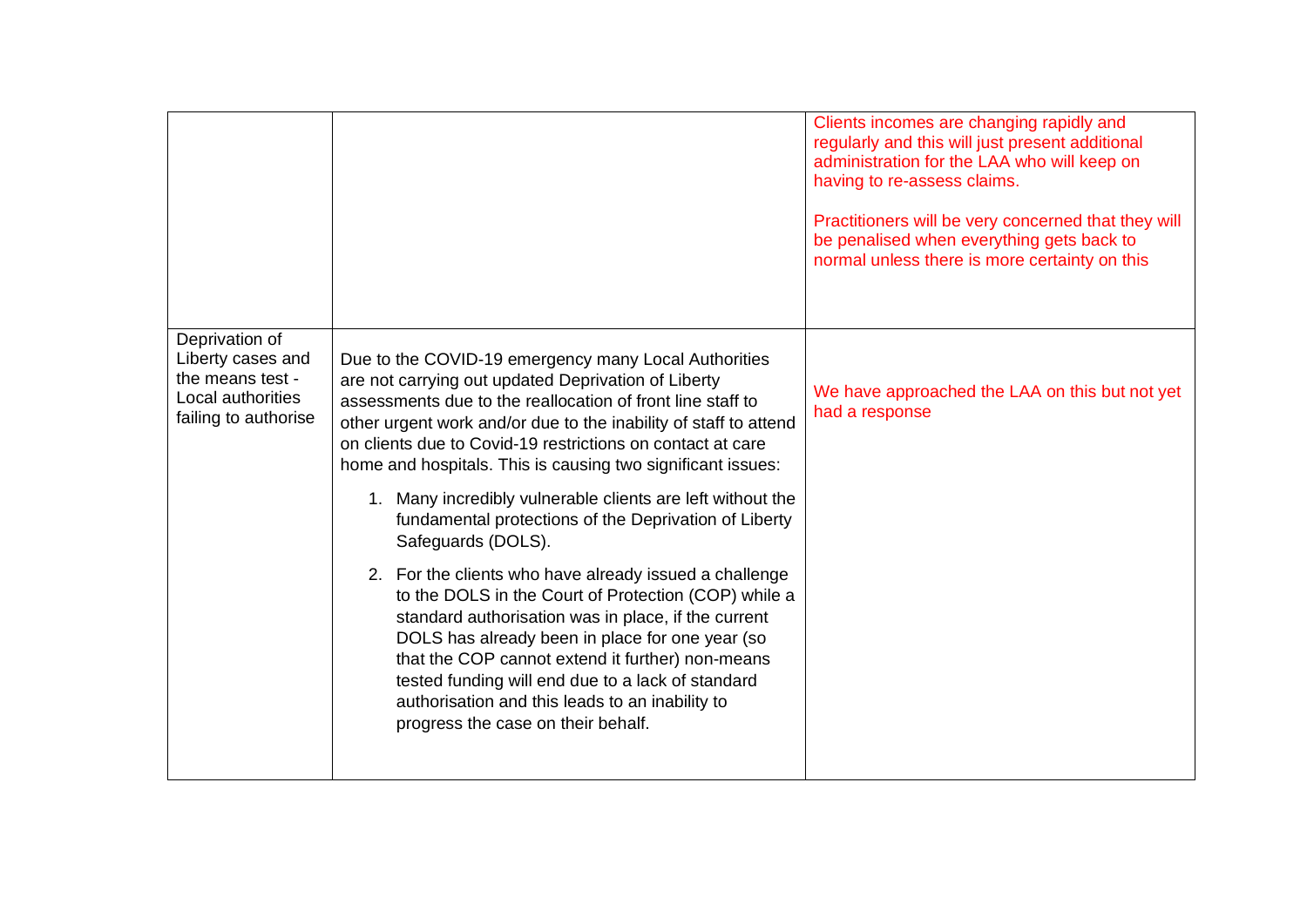|                                 | We suggest that, to resolve this situation, there are two<br>options:                                                                                                                                                                                                                                                                       |                                                                                                                                               |
|---------------------------------|---------------------------------------------------------------------------------------------------------------------------------------------------------------------------------------------------------------------------------------------------------------------------------------------------------------------------------------------|-----------------------------------------------------------------------------------------------------------------------------------------------|
|                                 | 1. if the new DOLS assessments cannot be undertaken<br>due to the COVID - 19 crisis, the Legal Aid Agency<br>should extend non-means tested funding to those<br>cases where the COP authorises the deprivation of<br>liberty, and includes a recital that it would, in any<br>other circumstances, be authorised under a DOLS,<br><b>or</b> |                                                                                                                                               |
|                                 | 2. the current Emergency COVID-19 Bill permits non<br>means testing in all deprivation of liberty cases<br>and/or the ability of the COP to extend DOLS before<br>1 year for a fixed period.                                                                                                                                                |                                                                                                                                               |
| Closure of firms                |                                                                                                                                                                                                                                                                                                                                             |                                                                                                                                               |
| novation                        | The LAA will enter into discussions with the profession<br>about relaxing the novation requirements, so that when<br>firms collapse, there is flexibility for other providers to help<br>address the situation.                                                                                                                             |                                                                                                                                               |
| <b>Remote Hearing</b>           |                                                                                                                                                                                                                                                                                                                                             |                                                                                                                                               |
| FAS virtual hearing<br>payments | Payment of 2 units on FAS for virtual hearings to reflect the<br>work necessary immediately before and after the hearing.                                                                                                                                                                                                                   | Additional guidance has been published<br>regarding FAS cases.                                                                                |
|                                 |                                                                                                                                                                                                                                                                                                                                             | https://assets.publishing.service.gov.uk/government/<br>uploads/system/uploads/attachment_data/file/8752<br>95/LAA-FAS-update-24March2020.pdf |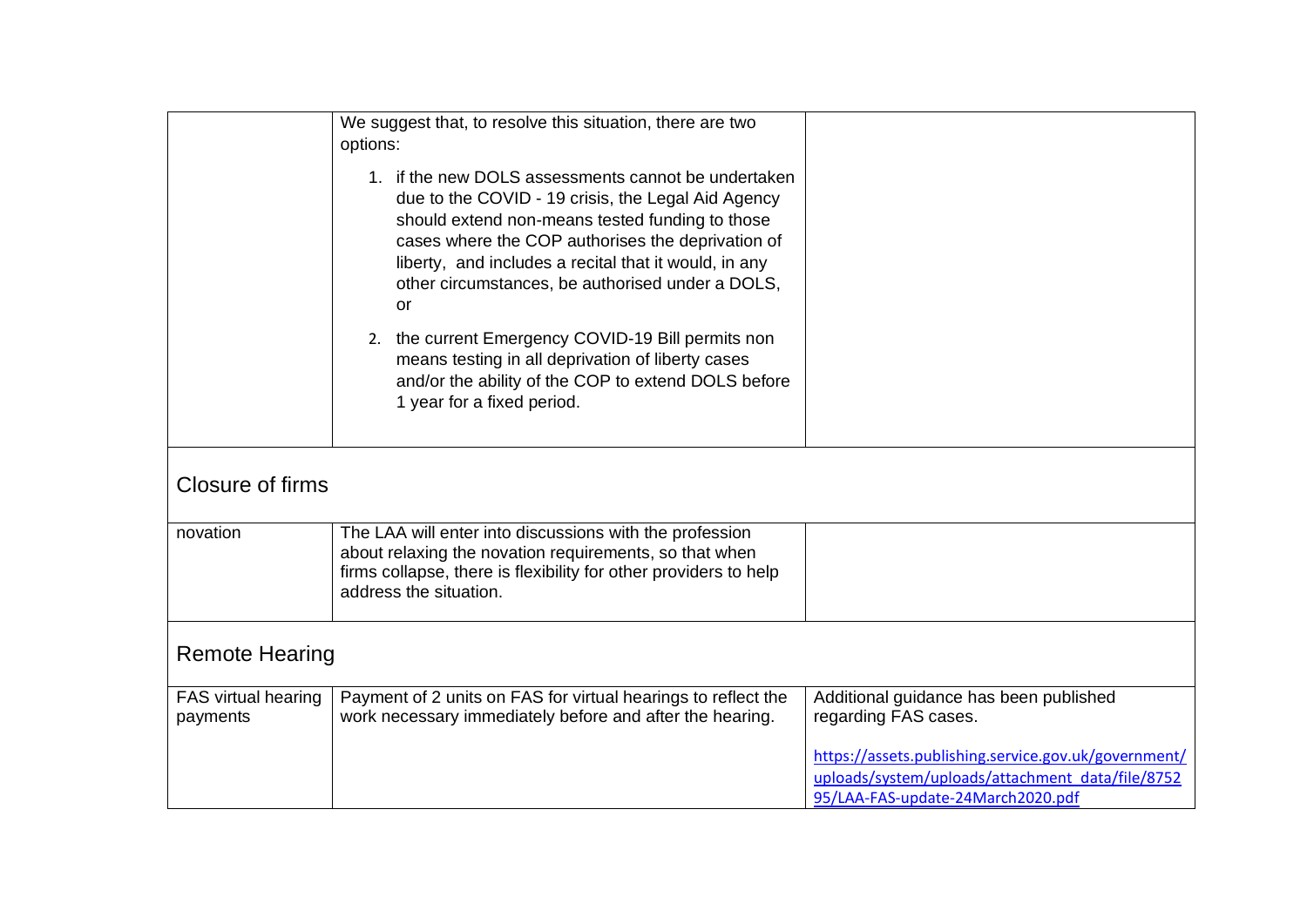| work arounds for<br>processes that<br>currently require<br>physical co-<br>location, such as<br>the signing of<br>forms in the family<br>advocacy scheme.                                                                                    | Attendance note as evidence of the hearing | <b>Advocacy attendance forms in Family Cases</b><br>Attendance notes already suffice as evidence<br>where the hearing is held by video or telephone<br>conference, as per 6.5 of the electronic<br>handbook. The handbook states:<br>An advocate's attendance form may not be<br>available in hearings undertaken by video or<br>telephone conference. In these cases, notes of<br>the hearing on the brief or an attendance note<br>will suffice as evidence of the hearing. If bolt-ons<br>are included as part of the claim, you should<br>include details in the attendance note. |
|----------------------------------------------------------------------------------------------------------------------------------------------------------------------------------------------------------------------------------------------|--------------------------------------------|---------------------------------------------------------------------------------------------------------------------------------------------------------------------------------------------------------------------------------------------------------------------------------------------------------------------------------------------------------------------------------------------------------------------------------------------------------------------------------------------------------------------------------------------------------------------------------------|
| Scope                                                                                                                                                                                                                                        |                                            |                                                                                                                                                                                                                                                                                                                                                                                                                                                                                                                                                                                       |
| Legal aid for<br>issues arising out<br>of the coronavirus,<br>eg if the Govt<br>takes powers to<br>order people to<br>self-isolate. What<br>contract will this<br>come under? How<br>will it be brought in<br>scope? How will it<br>be paid? |                                            |                                                                                                                                                                                                                                                                                                                                                                                                                                                                                                                                                                                       |
| <b>Subject Specific</b>                                                                                                                                                                                                                      |                                            |                                                                                                                                                                                                                                                                                                                                                                                                                                                                                                                                                                                       |